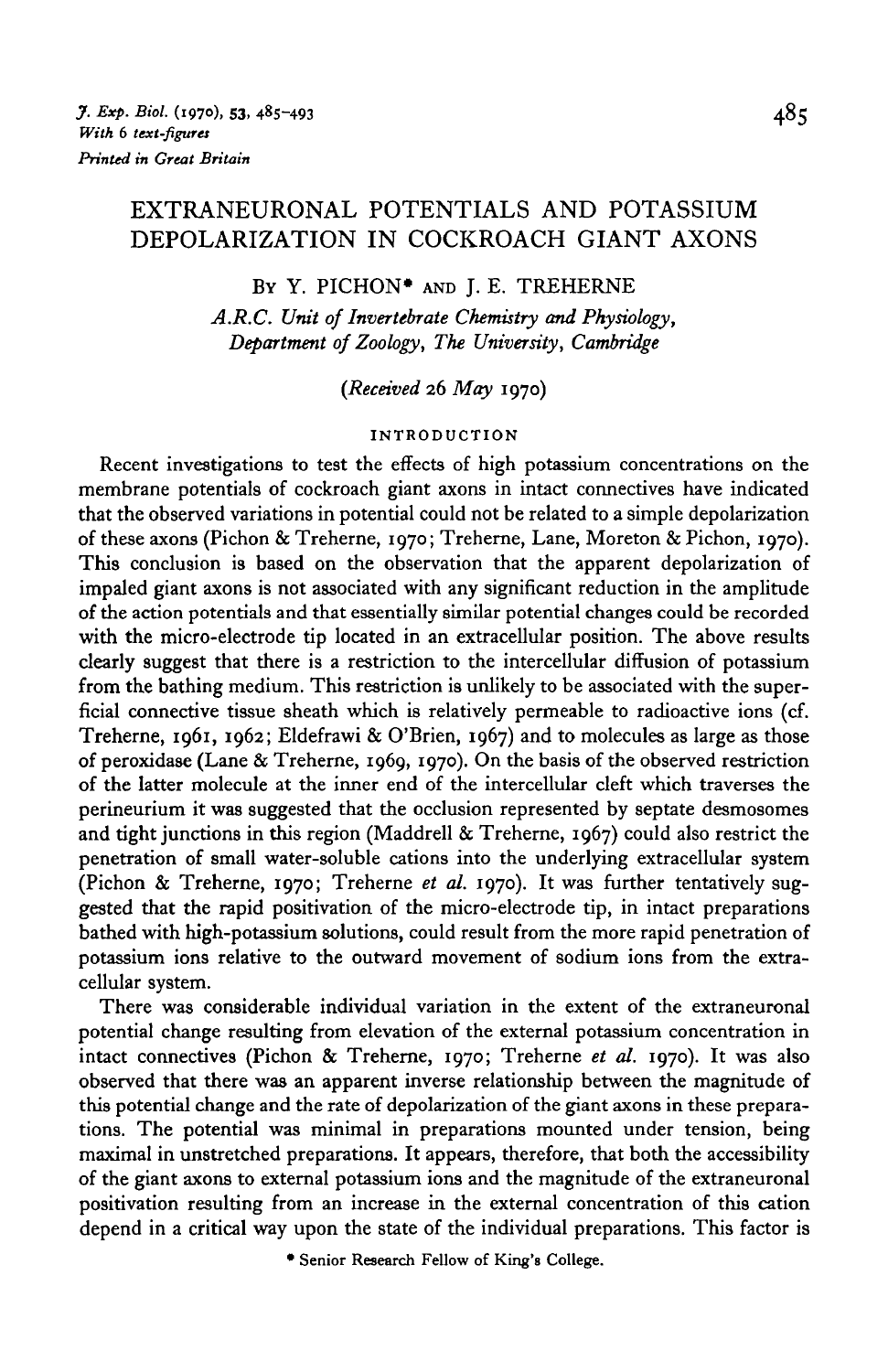## 486 Y. PlCHON AND J. E. TREHERNE

also of considerable relevance in the interpretation of the results of radioisotope experiments (cf. Treherne, 1961, 1962; Eldefrawi & O'Brien, 1967) in which the nerve cords were subjected to varying degrees of experimental insult. The present investigation was, therefore, initiated in an attempt to elucidate the nature of the extraneuronal potential changes produced with elevated external potassium concentrations, and, in particular, to determine the effect of various experimental treatments on this potential change.

#### METHODS

Micro-electrode experiments were carried out using the second nerve chamber described in an earlier publication (Treherne *et al.* 1970). With this apparatus the penultimate abdominal connective was supported on a piece of foam rubber to facilitate penetration by the micro-electrode without appreciable application of tension to the nerve cord. The giant axons were stimulated, by silver-wire electrodes, from the terminal connective by a series of rectangular current pulses ( $o \cdot 5$  sec<sup>-1</sup>, 0-2 msec duration) at low output impedance via an R.F. isolating unit. The glass micro-electrodes were filled with 3.0 M-KCl and had resistances of between 10 and 30 M $\Omega$  and tip potentials of less than 5.0 mV. They were used in conjunction with a high-impedance F.E.T. input stage (Bio-electric NFI), in most cases adjusted to a gain of 2, coupled to a Tektronix 561 oscilloscope. Continuous d.c. recordings were made using a Smith Servoscribe potentiometric recorder.

In other experiments the 'sucrose-gap' technique (Stämpfli, 1954) was employed. With this technique the nerve chamber used consisted essentially of three parallel compartments isolated from each other by petroleum-jelly seals (Fig. 1). The central compartment contained isotonic sucrose or mannitol  $(483°$  mm/l) solutions. The latter solution was preferred to sucrose because this substance had a lower molecular weight and, as it is produced synthetically, is likely to contain less contamination with ionic materials. The right-hand compartment contained the experimental solution flowing at a regulated rate. It was connected to the high-impedance amplifier by a saline-filled agar bridge. The left-hand compartment was filled with normal saline or isotonic KC1 solution and was connected to the indifferent electrode via a second saline-agar bridge. The arrangement enabled the intracellular potentials of the giant axons in the right-hand compartment to be measured with an attentuation of about one-third (Pichon, unpublished results).

With both recording systems perfusion of the nerve chamber was achieved using a gravity-fed system, at a constant rate of 5-10 ml/min from a series of elevated reservoirs. As in a previous investigation (Treherne *et al.* 1970) rapid changes of solution, with minimal mixing, was carried out using a multiway non-return valve.

Varying degrees of tension were applied to the isolated nerve cord, using the sucrose-gap chamber, by two laterally positioned Prior micromanipulators, the ligatured ends of the nerve cords being connected to the micromanipulators by cotton threads. To test the effects of drying the penultimate connective the chamber containing the experimental solution was emptied and a piece of filter paper was placed against the side of the chamber (to avoid direct contact with the exposed length of the connective). In some experiments the penultimate connective was de-sheathed using sharpened steel needles.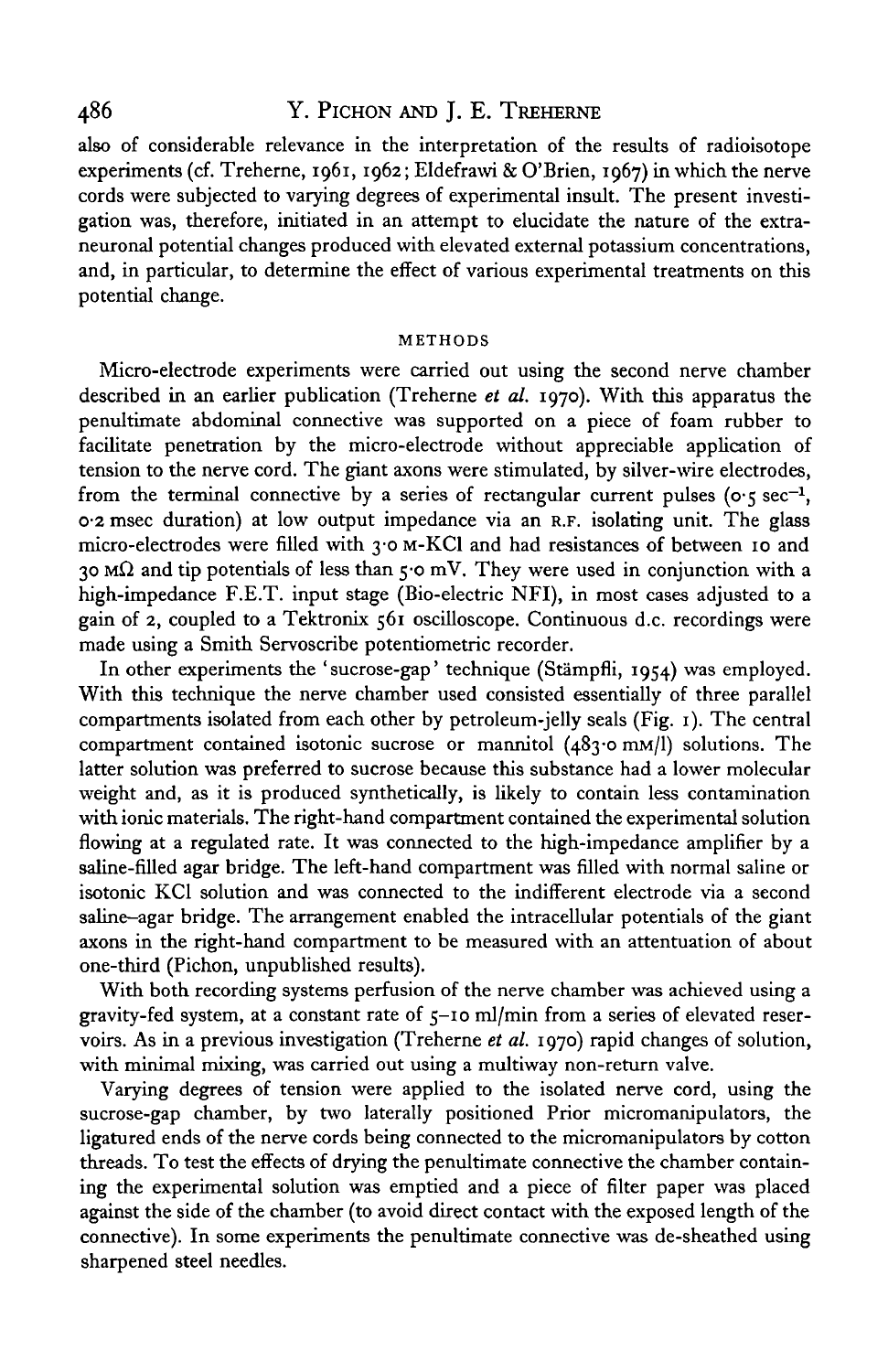# *Extraneuronal potentials and potassium depolarization* 487

The normal physiological solution employed in these experiments was that devised by Yamasaki & Narahashi (1959): 210<sup>.</sup>0 mm/l Na<sup>+</sup>, 3<sup>.</sup>1 mm/l K<sup>+</sup>, 1.8 mm/l Ca<sup>2+</sup>, 216.9 mM/l Cl<sup>-</sup>, 0.2 mM/l  $H_2PO_4^-$  and 1.8 mM/l  $H_2PO_4^{-2}$ . In the high-potassium solution the sodium ions were replaced by potassium ions.



Fig. 1. Diagram of the experimental chart used with the sucrose-gap technique. The recording electrode was located in the drainage line of the right-hand compartment.

#### RESULTS

#### *Micro-electrode experiments*

Fig. 2 illustrates the differences in the electrical responses of giant axons which were obtained with three preparations following exposure of the connectives to the same high-potassium solution (214.0 mm/l K<sup>+</sup>). Fig. 2A shows a rapid apparent depolarization which is not associated with any equivalent reduction of the action potentials in an intact connective. Fig. 2 B illustrates the alternative response obtained with intact connectives, that is, a depolarization which is associated with a decline in the amplitude of the intracellularly recorded action potentials. Fig. 2 C shows the very rapid depolarization obtained with a de-sheathed preparation which is again associated with an equivalent reduction of the recorded action potentials.

As shown in a previous investigation, the rapid positivation measured within giant axons in intact connectives (Fig. 2 A) can also be recorded with the micro-electrode tip in an extracellular position and does not represent a true depolarization of the giant axons (Pichon & Treherne, 1970; Treherne *et al.* 1970).

Fig. 3 represents an equivalent experiment performed with an intact preparation showing a minimal extraneuronal potential change and a depolarization of the giant axons following exposure to a high-potassium solution (i.e. corresponding to the situation illustrated in Fig. 2B). It will be seen that there was no appreciable rapid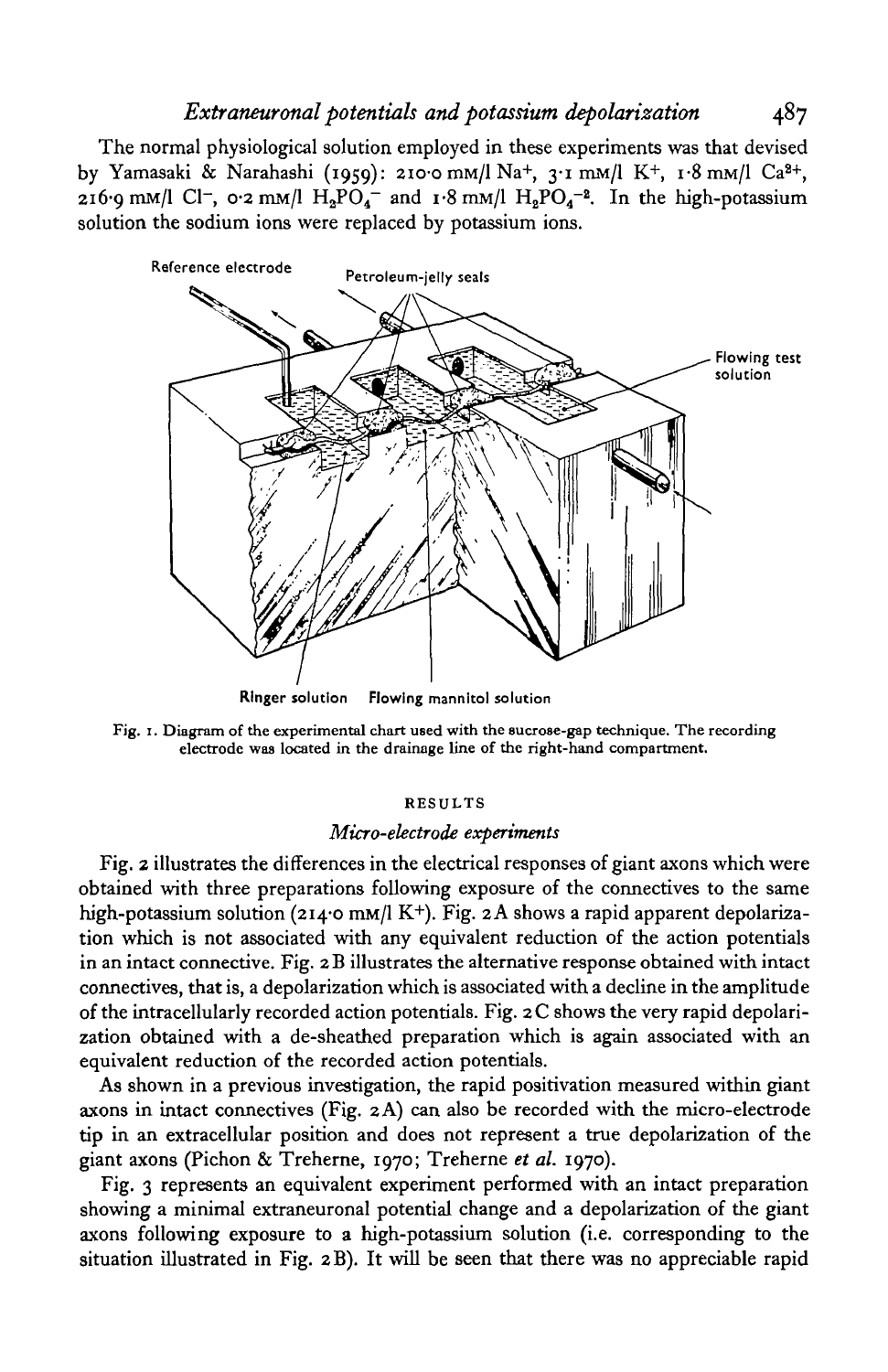

Fig. 2. Illustrating the form of electrical response to high-potassium solution  $(214 \text{ m/M})$ , measured with intracellularly located micro-electrodes, in giant axons of penultimate abdominal connectives. A. An intact conne connective showing a smaller positivation with reduction in the amplitude of the action potentials. C. A de-sheathed connective showing both the rapid reduction in resting potential and subsequent conduction block.



Fig. 3. Potential changes in an intact connective in response to increase in the potassium concentration (214.0 mM/l) measured with a micro-electrode. The intracellularly recorded potential showed a continuous and relative extracellular position there was only a small and unstable positivation, in response to elevation<br>of the external potassium concentration. The fourth exposure to high-potassium solution<br>produced transient reversal of poten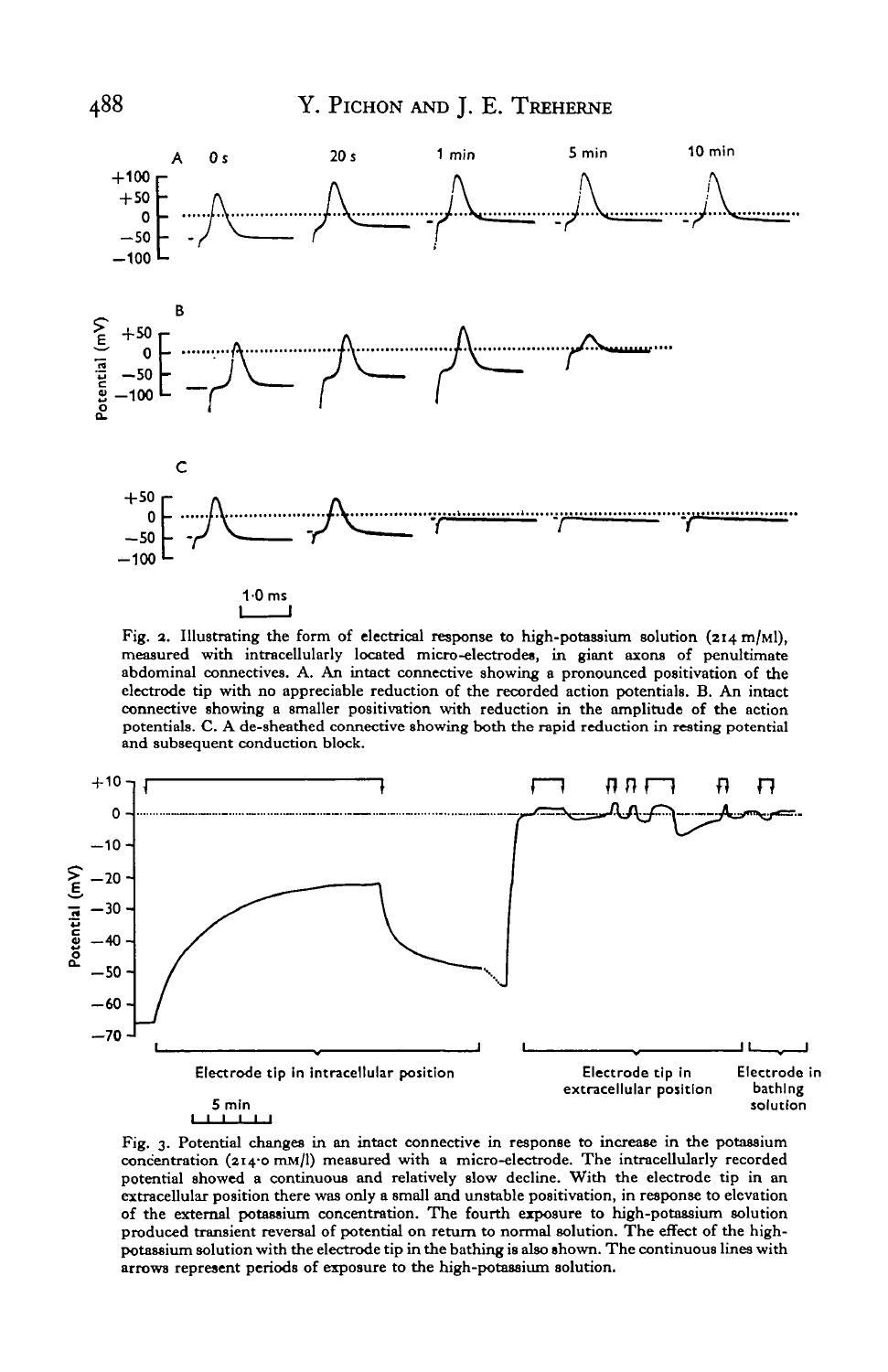### *Extraneuronal potentials and potassium depolarization* 489

positivation of the intracellularly located electrode tip, but only a continuous and relatively slow reduction in the recorded potential. Of particular interest are the potential changes measured in this preparation, following exposure to both highpotassium and normal solutions, with the electrode tip located in an extracellular position. It will be seen from Fig. 3 that there was only a relatively small positivation, of 5-6 mV, following exposure to high potassium in the bathing medium. Furthermore, it was found that the recorded potentials were not stable but tended towards a mean value in both high-potassium and normal solutions. This effect is particularly apparent following the final exposure to high-potassium solution, when return to normal solution was associated with a marked and transient reversal of potential.



Fig. 4. Potential changes, measured using the sucrose-gap technique with intact connectives, resulting from elevation of the potassium concentration of the bathing medium (to 214 mM/1). A. Shows the rapid potential change corresponding to the positivation illustrated in Fig. 1 A. B. Illustrates the relatively slow and continuous potential change observed in some preparations.

#### *Sucrose-gap experiments*

This technique enables external recordings to be made of d.c. potential changes and possesses the obvious advantage that such changes can be recorded without the necessity of penetration by micro-electrodes, a procedure which could be envisaged as causing an artificial leakage of ions between the extracellular system and the bathing medium. As will be seen from Fig. 4, both extremes of potential changes associated with elevation of the external potassium concentrations were also recorded using this technique. The fact that the relatively slow and continuous potential chang e was obtained using the sucrose-gap technique (Fig.  $4$ ) argues against the possibility that this type of potential change recorded intracellularly resulted largely from micro-electrode damage to the tissues.

The results of a previous investigation indicated that the form of the electrical response to increased potassium concentration of the bathing medium depended upon the method by which intact connectives were mounted in the nerve chamber (Treherne *et al.* 1970). These observations have been followed up in this investigation,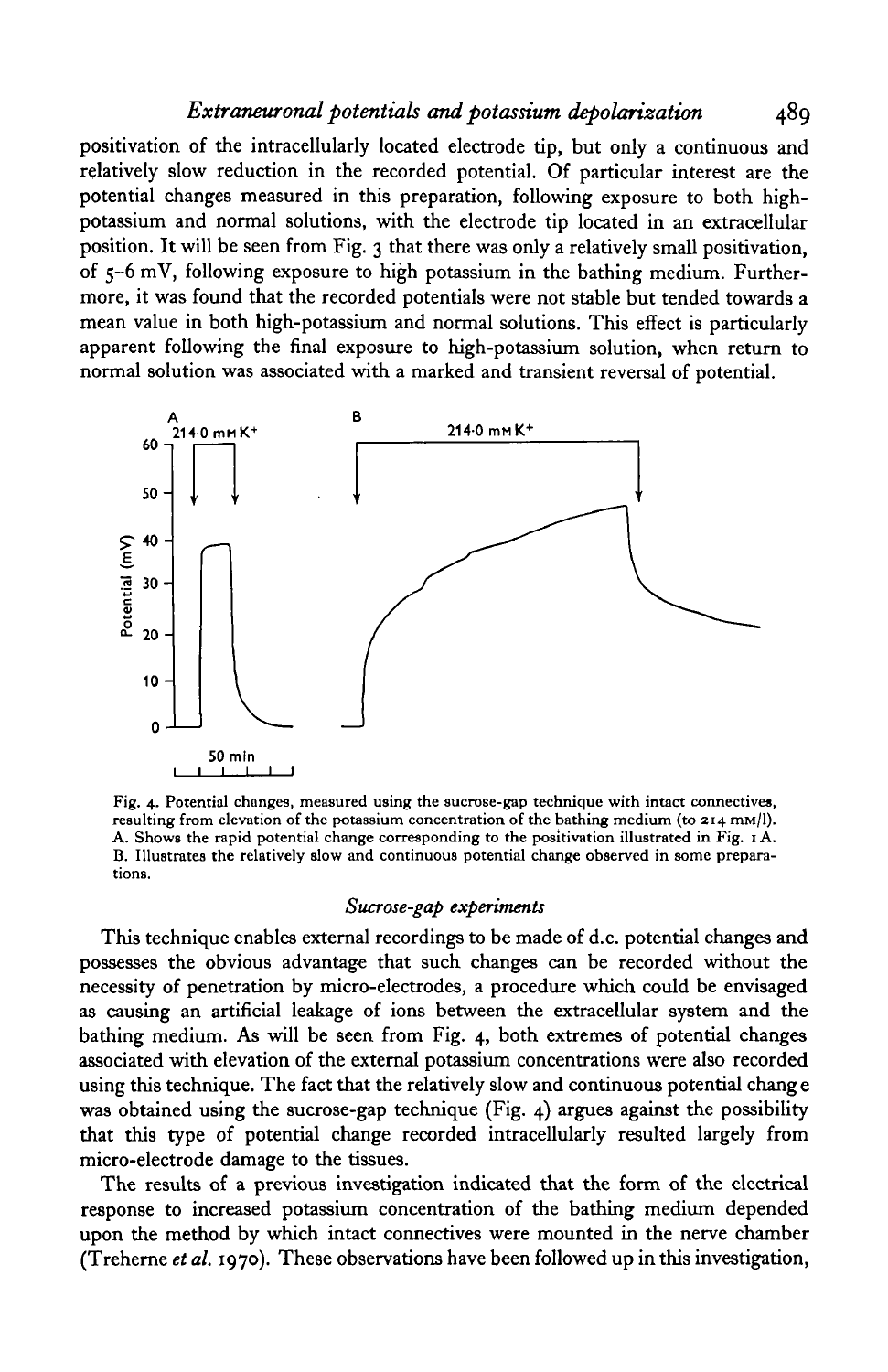# 490 Y. PICHON AND J. E. TREHERNE

using the sucrose-gap technique, by determining the effect of applied tension on the potential change induced by a high-potassium solution. Fig. 5 A illustrates the results of such an experiment. It will be seen that the rapid initial positivation, obtained in the unstretched preparation, was abolished in a nerve cord which had been stretched to  $i\frac{1}{2}$  times its original length, the potential change in the latter conditions corresponding to the slower and continuous form associated with the direct depolarization of the giant axons. The time course of the potential change in the stretched connective was, however, considerably slower than that in a stretched de-sheathed connective, in which the observed potential change can be also attributed to direct depolarization of the giant axons (Fig.  $5B$ ).



Fig. 5. A. The effect of stretching an intact connective (approximately to  $i_{\frac{1}{2}}$  times its original length) on the rapid potential change produced by high external potassium concentration (214.0 mm/l). B. The potential change recorded in a de-sheathed and stretched connective. Both measurements were made using the sucrose-gap technique.



Fig. 6. The effect of drying intact connectives on the rapid potential change produced by high-potassium solution ( $2140$  mm/I), measured using the sucrose-gap technique. The connectives were exposed to air for successive 1 min periods, following the initial exposure to the high-potassium solutions.

The present results are also of particular interest for their relation to those obtained in previous investigation on the exchanges of radioactive ions in the nerve cord of this insect (Treherne, 1961, 1962). In these investigations the efflux of radioactive ions was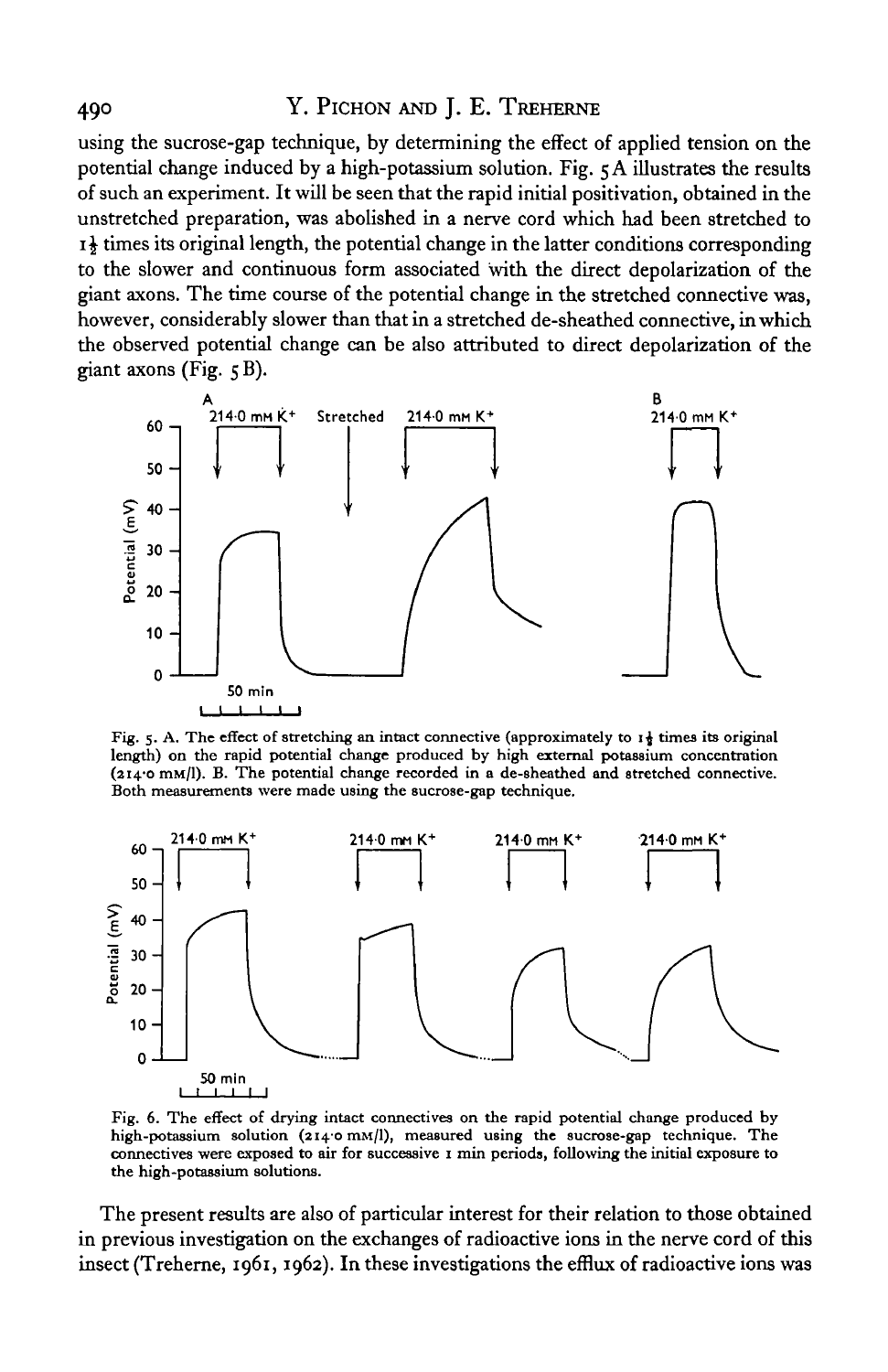measured in isolated nerve cords and connectives from which superficial radioactivity was removed by placing the preparations on pieces of filter paper, and it seemed possible that such a procedure could somehow alter the properties of the extraneuronal tissue. Fig. 6 shows the effects of draining the compartment containing the experimental solution; the length of connective was then left in contact with air for successive 1 min periods between exposure to normal and high-potassium solutions. It will be seen that this relatively gentle treatment, which did not involve direct contact of the surface of the connective with the filter paper (as in radioisotope experiments) resulted in a progressive change in the form of the electrical response to pulses of high-potassium solution. With each exposure to high-potassium solution the initial rapid potential change was reduced so as to lead finally to the slow and continuous change characteristic of the direct depolarization of the giant axons in intact connectives.

#### DISCUSSION

A significant feature of these results is the essential similarity between the electrical responses obtained to high external potassium concentrations, using micro-electrodes and using the sucrose-gap technique. This is particularly relevant in the case of the relatively slow potential changes produced by high-potassium solutions in intact preparations. The present results, together with those presented in previous investigations (Pichon & Treherne, 1970; Treherne *et at.* 1970) have indicated that this form of potential change represents a true depolarization of the giant axons, for they are associated with a reduction of the resting potential and eventual blockage of the conducted spike. In this respect this form of potential change is similar to that observed in de-sheathed preparations, but differs very markedly in the much slower time course of the depolarization. The fact that essentially, similar depolarizations were obtained using the sucrose-gap techniques and the micro-electrode techniques would seem to eliminate the possibility that the access of potassium ions to the axon surfaces (observed in preparations in the absence of appreciable extra-neuronal positivations) was facilitated by tissue damage caused by microelectrode impalement. The present investigation has also shown that the extracellular potential changes associated with the relatively slow depolarization of the giant axons observed in intact preparations are of small amplitude. The small extracellular positivation  $(5-6 \text{ mV})$  observed following exposure to high external potassium concentration was unstable, tending towards a mean value in both high-potassium and normal solutions. Furthermore, the change to normal from high-potassium solution was in that case associated with a transient reversal of potential. These observations accord with the hypothesis advanced in an earlier publication (Treherne *et al.* 1970) that the relatively slow depolarization corresponded to an intercellular diffusion of potassium ions to the axon surfaces, the rate of movement of the cations from the bathing medium being largely determined by the extended diffusion channel represented by the mesaxon cleft and the overlying extracellular system.

The appreciable extraneuronal positivation exhibited by some intact preparations in the presence of high external potassium concentrations has been shown to be associated with a restriction to intercellular ion movements, most probably as a result of occlusions to intercellular clefts at the inner margin of the perineurium (Treherne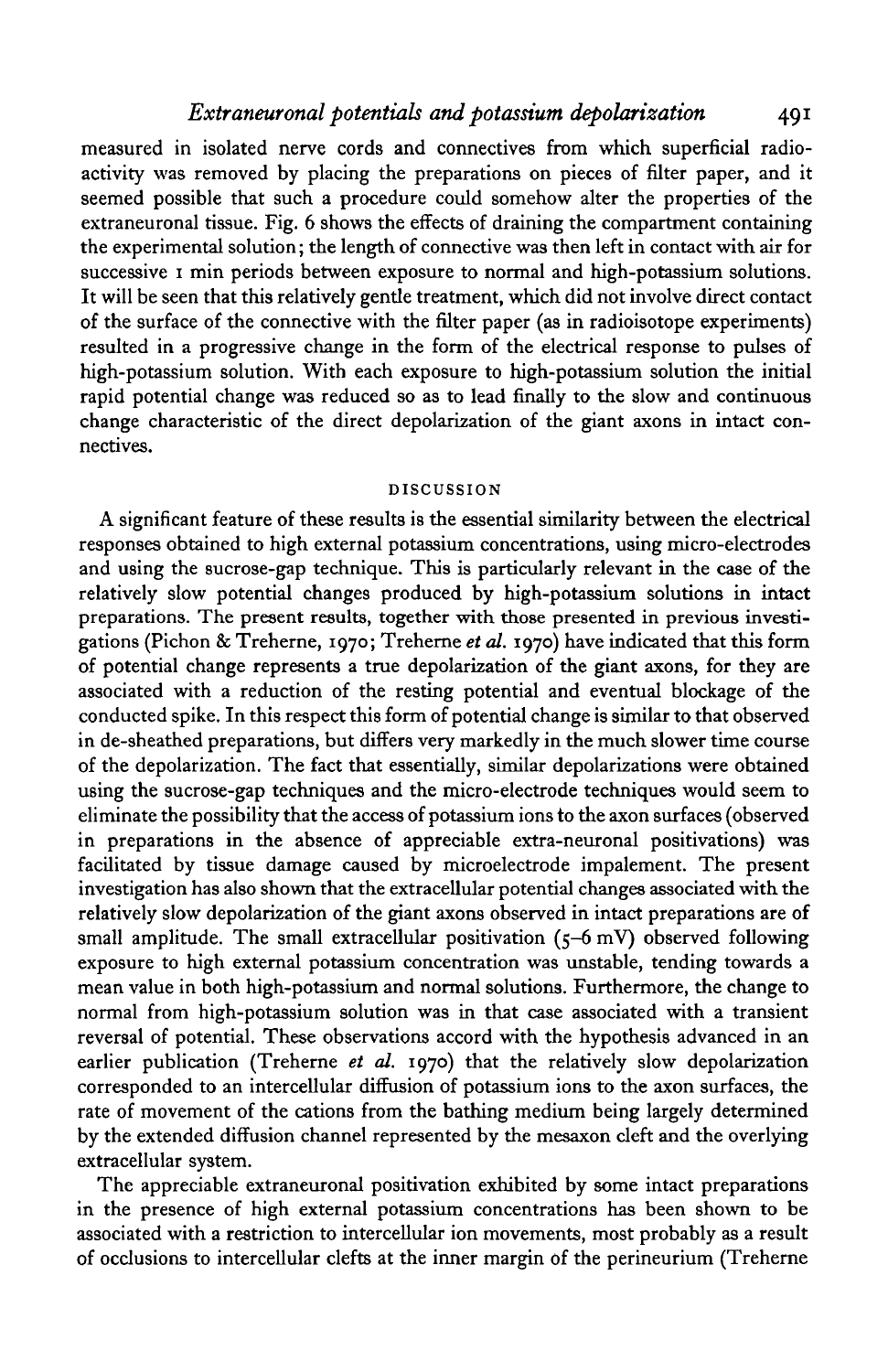# 492 Y. PICHON AND J. E. TREHERNE

*et al.* 1970; Pichon & Treherne, 1970). The present investigation has shed some light on the nature of the experimental conditions which determine this type of electrical response. In preparations showing maximal extraneuronal potentials variation in response to elevated potassium concentrations, application of tension resulted in change to the relatively slow potential variation associated with depolarization of the axons. A similar effect was obtained by brief exposure of the connectives to air. It follows from the above considerations that both of these treatments must be associated with an increased access of potassium ions to the axon surfaces from the bathing medium, presumably as a result of alteration to the intercellular occlusions at the inner margin of the perineurium (cf. Treherne *et al.* 1970). It is clear, therefore, that the experimental treatment is likely to have a profound effect upon the access of small water-soluble ions into the subperineural extracellular system. This is particularly relevant in the case of some previous radioisotope experiments in which extraneous radioactive solution was removed by gently drying the ganglia and connectives with filter paper. Experiments are at present in progress in this laboratory to test the above effects on the exchanges of radioactive ions in cockroach central nervous tissues.

The present investigation has not elucidated the precise nature of the extraneuronal potential changes resulting from increased potassium concentrations observed in intact preparations. Such an effect could, therefore, result from an extracellular diffusion potential created by the more rapid penetration of potassium ions relative to the outward movement of sodium ions into the bathing medium (Treherne, *et al.* 1970; Pichon & Treherne, 1970). In this case it would seem to be of prime importance to determine, using modified ionic solutions, what is the relative selectivity of this channel to ions other than those of sodium and potassium. Alternatively, it could be envisaged that this phenomenon could result merely from the depolarization of the outwardly facing perineural membrane, depolarization of the inwardly directed one being substantially reduced by the presence of the perineurial tight junctions which would restrict the access of potassium ions into the underlying extracellular channels. It is hoped that current research will help to give some indication of the relative importance of these two factors.

#### SUMMARY

1. Elevation of the external potassium concentration resulted in a marked positivation of both intracellularly and extracellularly located micro-electrode tips, in intact connectives, with no appreciable reduction in the amplitude of the recorded action potentials.

2. Sucrose-gap experiments showed that this effect was abolished when tension was applied to the nerve and/or if the connectives were briefly exposed to air. In such preparations continuous and relatively slow potential changes were observed, corresponding to depolarization of the giant axons, with only small extracellular positivations of around 5-6 mV.

3. It is concluded that this effect resulted from the access of potassium ions into the extracellular system most probably as a consequence of the disruption of intercellular occlusions at the inner margin of the perineurium, a situation which contrasts with the restricted intercellular penetration associated with preparations exhibiting extracellular positivation. The possible ionic bases of the latter phenomenon are discussed.